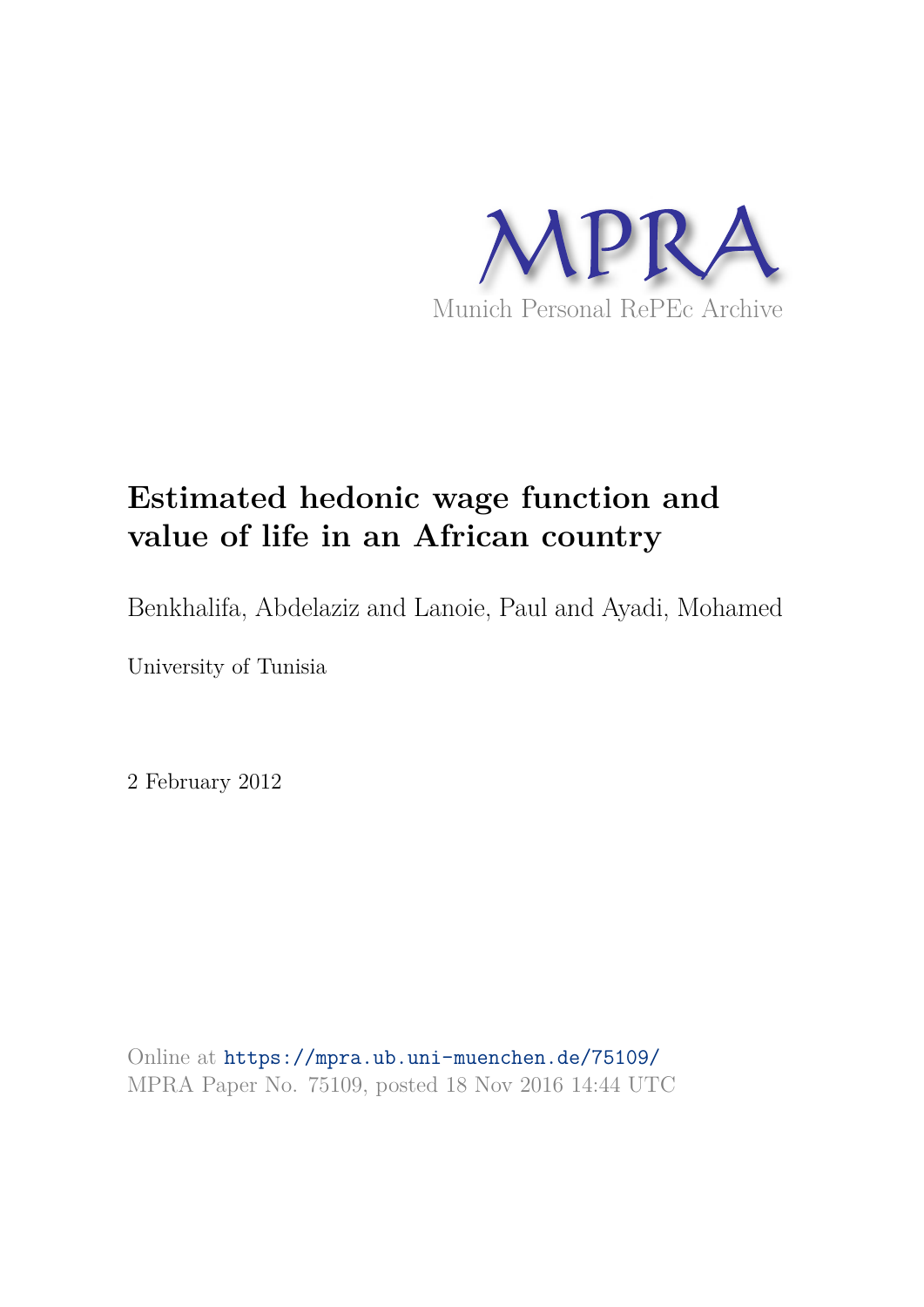# **The value of mortality risk reductions in the Tunisian building and manufacturing industries**

#### **Abdelaziz Benkhalifa**

Department of Economics, *Ecole Supérieure des Sciences Economiques et Commerciales de Tunis*, Address: 4, Rue Abou Zakaria El Hafsi - 1089 Montfleury – Tunis, University of Tunisia. The author is a member of the qualitative analysis research unit applied to the economy and management (UAQUAP), Higher Institute of Management of Tunis, Tunisia **Email:** [abenkhalifa@gmail.com,](mailto:abenkhalifa@gmail.com) [abdelaziz.benkhalifa@rnu.essect.tn](mailto:abdelaziz.benkhalifa@rnu.essect.tn)

### **Abstract:**

Government intervention must be taken in the building industry in order to improve occupational safety and health in Tunisia. The objective of this research is to measure the value of mortality risk reductions for fatal injury in the Tunisian building and manufacturing industries. We use a random sample of 7978 employees working in the private sector for the year 2002. These data are taken from the *Caisse nationale de la sécurité sociale*. The results show a positive and significant fatal risk premium in the building and the manufacturing industries. The implied value of mortality risk is higher for the building industry (689,280.5 dinars) than the manufacturing industry (448,663.32 dinars). Compared to similar countries, the value of mortality risk estimates is relatively small. This result can provide useful information for policymakers about the type of industry (building industry) in which intervention must be taken in order to improve occupational safety and health in Tunisia.

**Keywords:** Occupational safety, fatal injury, Safety **JEL classification codes:** J17; J28; J31 **Number of words**: 2928, **Number of figures**: 2, **Number of tables**: 2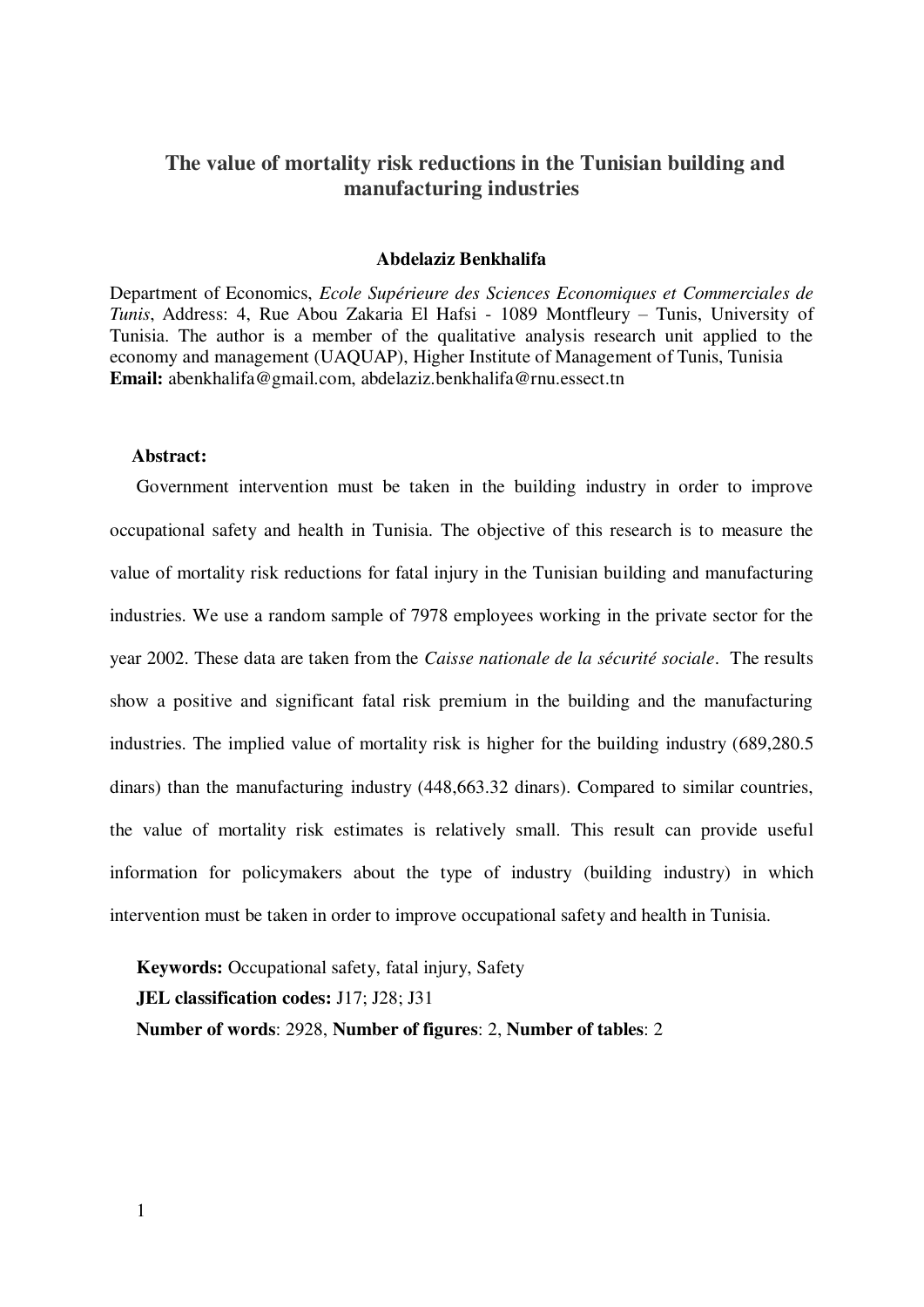### **1. Introduction**

Although numerous value of mortality risk (VMR) studies have been conducted in the United States and other developed countries, there are few studies directly conducted in the developing countries. In order to obtain a VMR estimate in a developing country, three types of efforts have been made: scaling, meta analysis and direct estimation (Bowland and Beghin, 2001). The scaling approach adopts valuation estimates made in developed countries with calibrations based on income differences. Nevertheless, the scaling approach is often problematic because other factors such as regional economic and demographic characteristics and cultures can affect VMR (Mead and Brajer, 2006). In addition, income elasticity is not constant. Alberini and Krupnick (2000) indicated that in most of the cases, the VMR's income elasticity is higher for poorer people than for the richest ones.

The meta-analysis approach uses existing studies conducted in the industrialized countries to derive a VMR prediction function for developing countries, taking into considerations the differences in risk, income, human capital levels as well as the demographic indicators of a country.

Obviously, it is preferable to conduct VMR studies directly from a country itself. Several empirical studies have been made in recent years to estimate the value of a statistical life, but most of them deal with the developed countries (Viscusi, 1993; Viscusi and Aldy, 2003). The studies on this aspect are rare when it comes to the developing countries (Ben khalifa et al., 2013) mainly because of data constraints.

To our knowledge, no study has estimated the value of mortality risk reductions in the Tunisian context. The objective of this research is to measure the value of mortality risk reductions for fatal injury in the Tunisian building and manufacturing industries. We use the hedonistic approach based on the estimation of wage premiums for risk. Our estimates show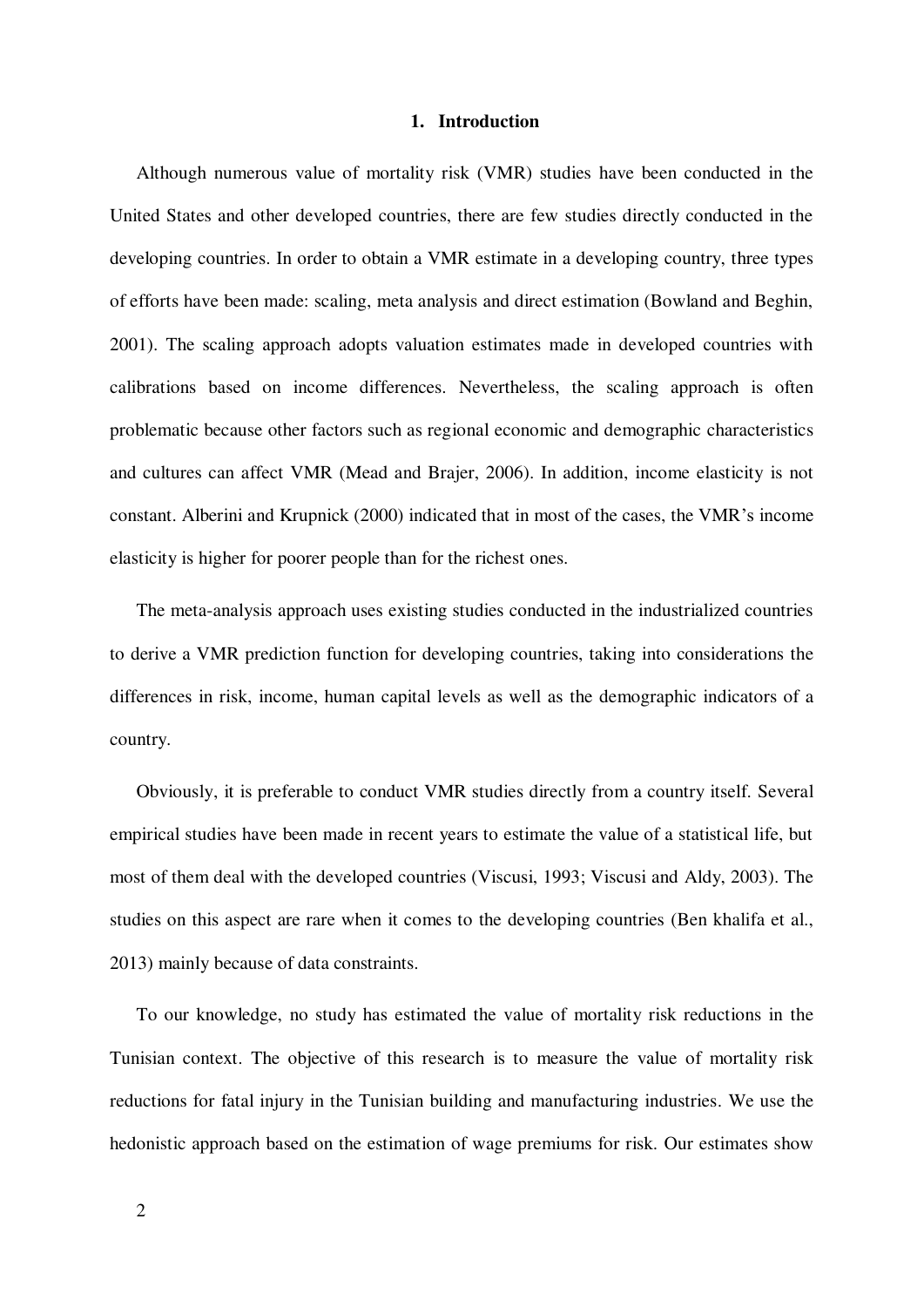that the implied value of statistical life in the manufacturing industry is smaller than in the building one.

The second section discusses the theoretical model. The description of the data and the empirical results are presented in the third and the fourth sections, respectively. The last section concludes.

# 2. The theoretical model<sup>1</sup>

To measure to measure the value of mortality risk reductions, several methods have been proposed in the economic literature to estimate the implicit prices for the reduction of risks to life and health. These mentioned methods include the approach of the cost of disease, the human capital approach and the willingness to pay approach. However, the latter approach is considered as the most appropriate method. Willingness to pay is usually measured by analyzing the prices paid for the prevention and risk of death. However, these prices are not directly observed.

There are two main methods to measure the willingness to pay for risk reduction. The first, the contingent valuation method which is based on data generated by questionnaire (Alberini et al, 1997). In this approach, individuals are asked directly how much they would be willing to pay to reduce the risk of death at work. The second method is the hedonic approach based on the wage premiums. The latter approach is more popular because of the availability of data.

The hedonic wage model requires data on workers' wages, job risks and other characteristics. The wage that the worker is willing to accept reflects the utility expected from the job characteristics. A worker's indifference curve shows his tradeoffs between the wage

 $\overline{a}$ 

**<sup>1</sup>** This section is inspired by Bellavance et al. (2009).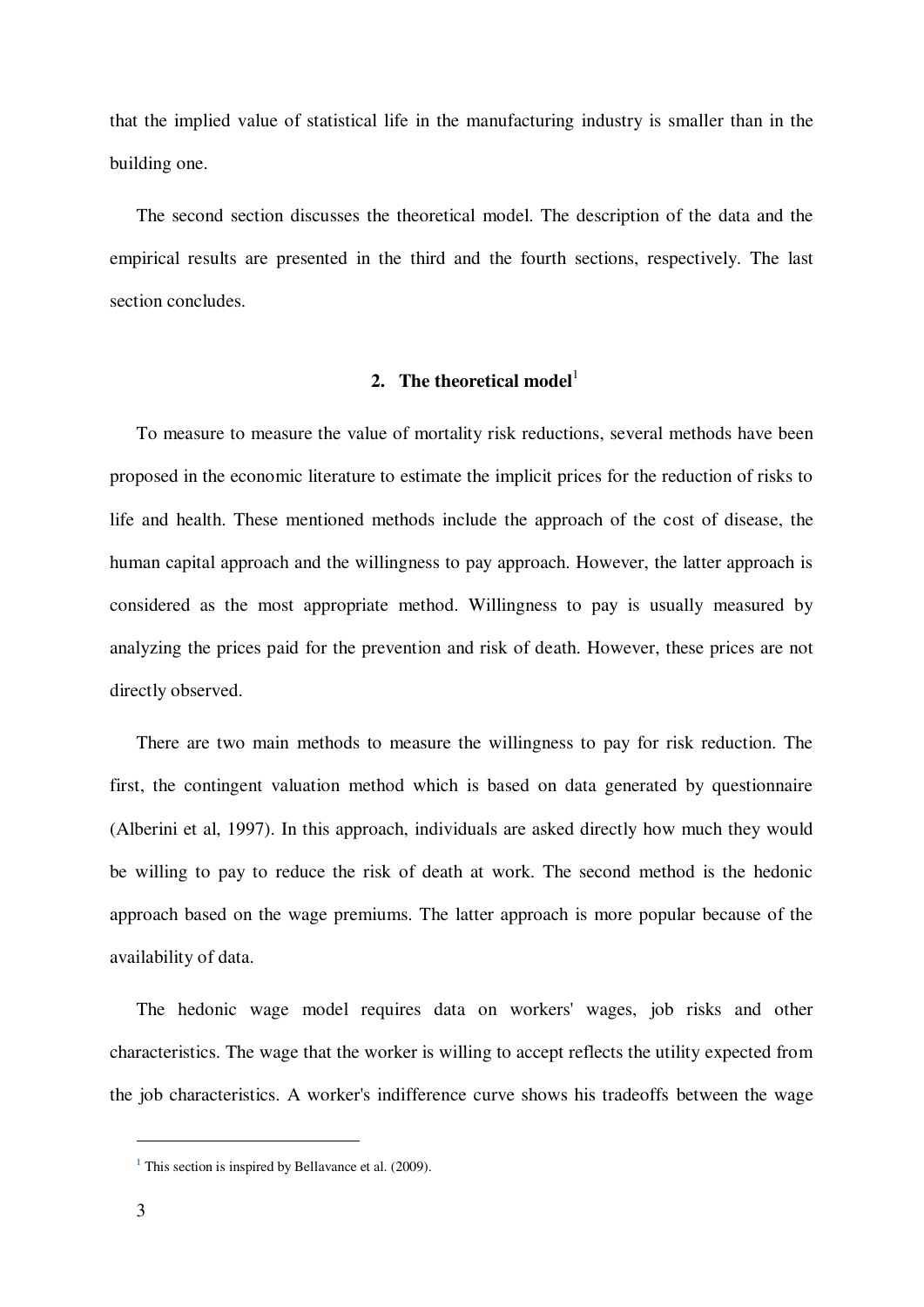rate and the risk of death in the workplace, as described above. Since workplace safety influences firm productivity and costs, the isoprofit curve measures the tradeoffs between job risk and wages. The hedonic wage function is the envelope of mutual tangencies between firm isoprofit curves and employee indifference curves.

Thus, the reduced form of the hedonic wage function can be specified as follows:

$$
Ln Wi = g Xli, Xli + \mui,
$$
\n(1)

where ln  $W_i$  = the natural logarithm of the *i*th individual worker's wage rate,  $X_{Ii} = i$ th individual worker's characteristics<sup>2</sup>,  $X_{Ji} = i$ th individual worker's job characteristics<sup>3</sup> including RISK (mortality rate measured at the firm level), and  $u_i$  = random error term.

It is arguable that, in the individual's choice of job riskiness, safety should be considered as a normal good. Consistent with this notion is that individuals with greater human capital and earning potential will experience an income effect and select jobs with less risk. If disturbances reflect unobserved heterogeneity among individuals, then those with unobserved characteristics which enable them to earn higher wages will also lead them to find safer jobs. Therefore, the endogeneity of job risk implies that ordinary least squares estimates of the wage equation may be biased and this should be corrected. Thus, we consider RISK as an endogenous variable (Garen, 1988), and we use the method of instrumental variables. Hausman tests performed with our dataset rejected the exogeneity of the RISK variable which justifies our method econometric choice.

 $\overline{a}$ 

<sup>2</sup> These include EDUCATION, EXPERIENCE, GENDER, AGE, PERMANENCE STATUS, MARITAL STATUS, and UNION STATUS.

<sup>3</sup> These also include INDUSTRIES (manufacturing, building, other industries are default) and LOCATION (shore, interior, South-West, Tunis area is default).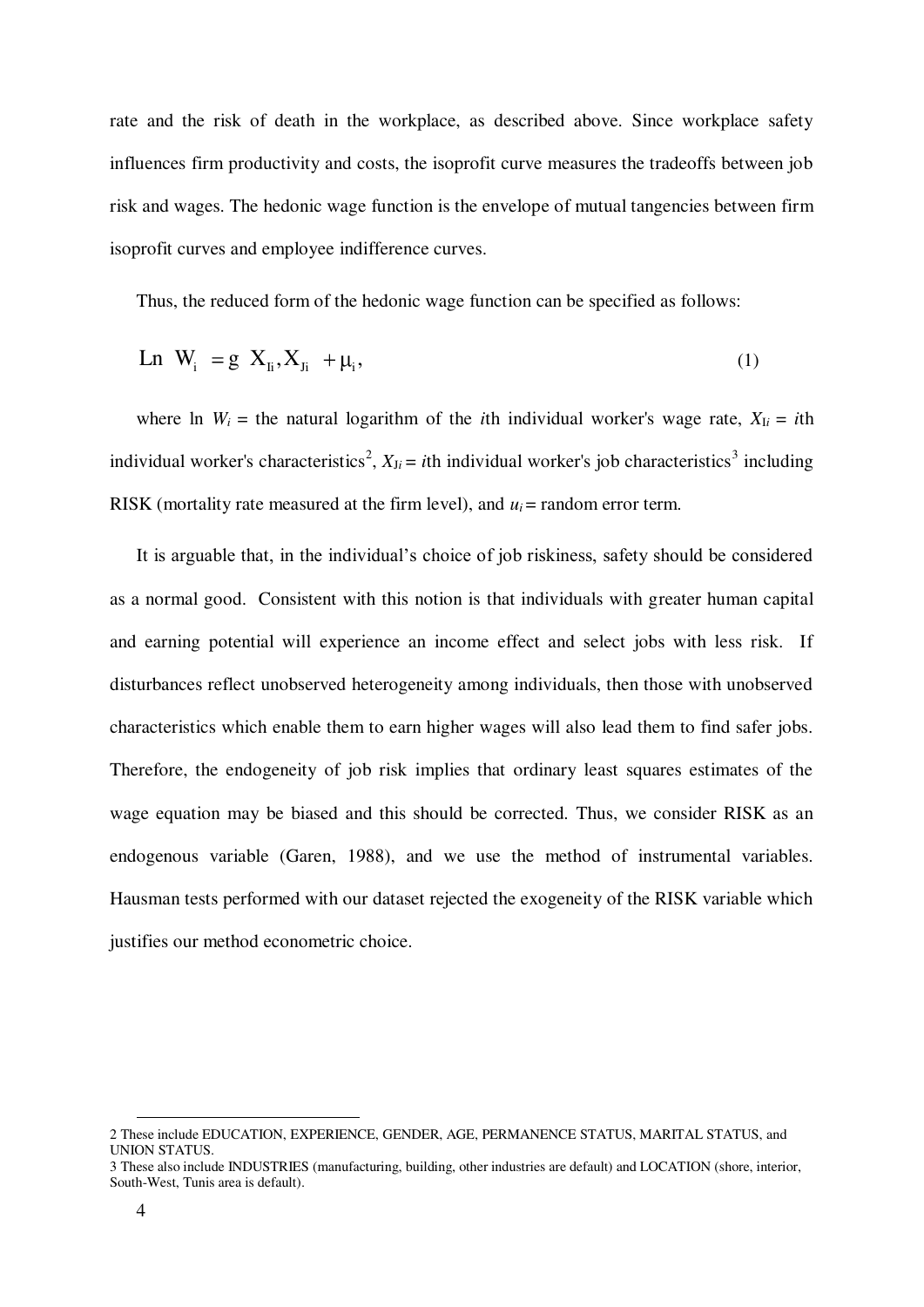## **3. Data source**

We use a random sample of 7978 employees working in the private sector for the year 2002. These data are taken from the *Caisse nationale de la sécurité sociale*. Definitions and descriptive statistics of the variables are presented in Table 1.

The dependent variable used in this study is the natural logarithm of the monthly average wage rate. Table 1 discloses that fatality rates are higher in the building industry than in the manufacturing sector. The fatal injury variable should affect positively the wages based on the theoretical foundations of the compensating wage differentials.

We use controls variables (STATUS, EXPERIENCE, AGE, GENDER, MARITAL STATUS and EDUCATION) that serve as control of the labor supply. EDUCATION and EXPERIENCE variables are used to account for the effect of human capital on wage disparities. We expect that wage increases with the level of education so that workers with a high level of education will have higher wages.

| Dependant variable                 | <b>Definition</b>                             | <b>Mean</b>        |                      |                 | <b>Standard</b> |
|------------------------------------|-----------------------------------------------|--------------------|----------------------|-----------------|-----------------|
|                                    |                                               | <b>All workers</b> | <b>Manufacturing</b> | <b>Building</b> | deviation       |
| Log (WAGE)                         | Logarithm of the monthly<br>average wage rate | 5.75               | 5.75                 | 5.76            | 0.19            |
| <b>Independents variables</b>      |                                               |                    |                      |                 |                 |
| <b>RISK</b>                        | The fatal injuries per 1000<br>workers        | 8.77               | 7.79                 | 11.88           | 0.33            |
| <b>SHORE</b>                       | Dummy for Shore location                      | 0.58               | 0.636                | 0.53            | 0.49            |
| <b>INTERIOR</b>                    | Dummy for Interior location                   | 0.086              | 0.068                | 0.111           | 0.28            |
| <b>SOUTH-WEST</b>                  | Dummy for South-<br>west location             | 0.018              | 0.013                | 0.032           | 0.13            |
| <b>MANUFACTURING</b>               | Dummy for manufacturing<br>industry           | 0.51               | $\mathbf{1}$         | $\theta$        | 0.49            |
| <b>BUILDING</b>                    | Dummy for building industry                   | 0.116              | $\Omega$             | 1               | 0.32            |
| <b>MARITAL STATUS</b>              | Dummy for married worker                      | 0.64               | 0.64                 | 0.626           | 0.47            |
| <b>EDUCATION</b>                   | The number of educated years                  | 7.18               | 7.12                 | 7.21            | 2.41            |
| <b>PERMANENCE</b><br><b>STATUS</b> | Dummy for a permanent status<br>worker        | 0.43               | 0.458                | 0.387           | 0.49            |
| <b>EXPERIENCE</b>                  | Number of years of experience                 | 4.81               | 4.94                 | 4.24            | 6.64            |
| AGE                                | Worker age                                    | 38.53              | 37.68                | 37.61           | 9.83            |
| <b>GENDER</b>                      | Dummy for men                                 | 0.91               | 0.90                 | 0.92            | 0.27            |
| <b>UNION</b>                       | Dummy for unionized worker                    | 0.18               | 0.184                | 0.202           | 0.38            |

**Table 1: Descriptive statistics of the sample**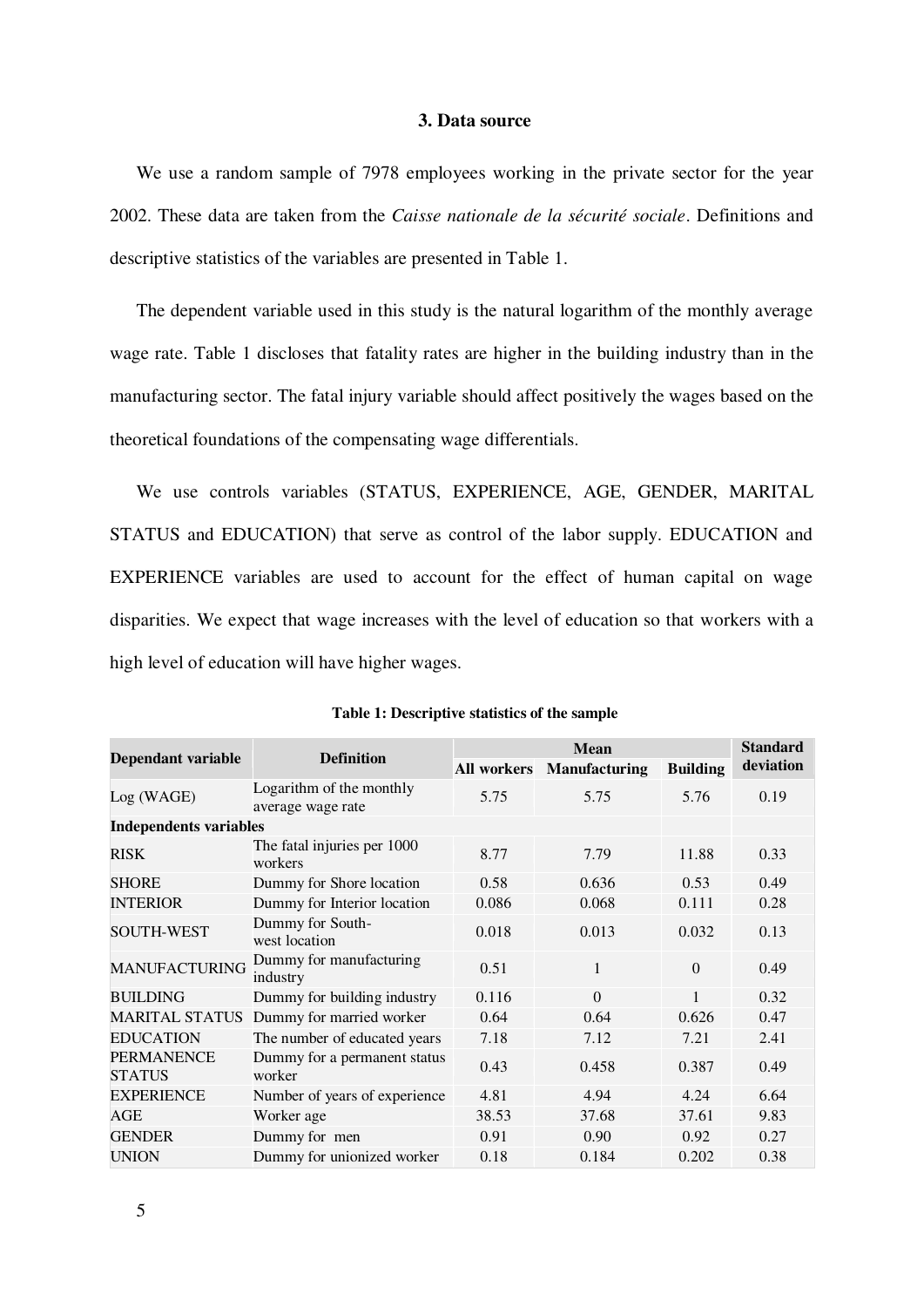Similarly, the experience variable should vary positively with wages because the "learning by doing"<sup>4</sup> is an important explanation of the increase in the productivity associated with higher wages. We expect that a married, experienced male worker should have a higher wage.

We also control for industries and location areas to take account of the characteristics of the labor demand. Three dummies variables for the

location area (SHORE, INTERIOR and SOUTH-WEST) were introduced.

Finally, the union role is defending the interests of workers and the requirements of good working conditions. Thus, UNION variable should positively influence the perceived wage premium.

## **4. Empirical results**

Estimation of the risk premium is generally based on the canonical hedonic wage model. The hedonic wage equation (1) can be written in more detail by:

$$
\begin{aligned}\n\text{Ln WAGE} &= \beta_0 + \beta_1 \text{RISK} + \beta_2 \text{PERMANENCE STATUS} + \beta_3 \text{UNION} + \beta_4 \text{EXPERENCE} + \\
&\beta_5 \text{MARTAL STATUS} + \beta_6 \text{EDUCATION} + \beta_7 \text{AGE} + \beta_8 \text{GENDER} + \sum_{i=9}^{11} \beta_i \times \text{LOCATION}_i + \\
&\beta_{12} \text{MANUFACTURING} + \beta_{13} \text{BULDING}\n\end{aligned}\n\tag{2}
$$

Equation (2) has been estimated by the method of instrumental variables to avoid the problem of a selectivity biais arising if richer people choose safer jobs. Accordingly, we consider RISK as an endogenous variable. The endogeneity of job risk implies that ordinary least squares estimates of the wage equation may be biased and this should be corrected. Estimated results are reported in Table 2. The explanatory power of the regressions is fairly good. The coefficients are stable, positive and significant, and the control variables are most significant with the expected sign. The determination coefficient is between 0.36 and 0.44.

 $\overline{a}$ 

<sup>&</sup>lt;sup>4</sup> It means that running repeatedly a task or a set of tasks, the assets will be faster and more productive.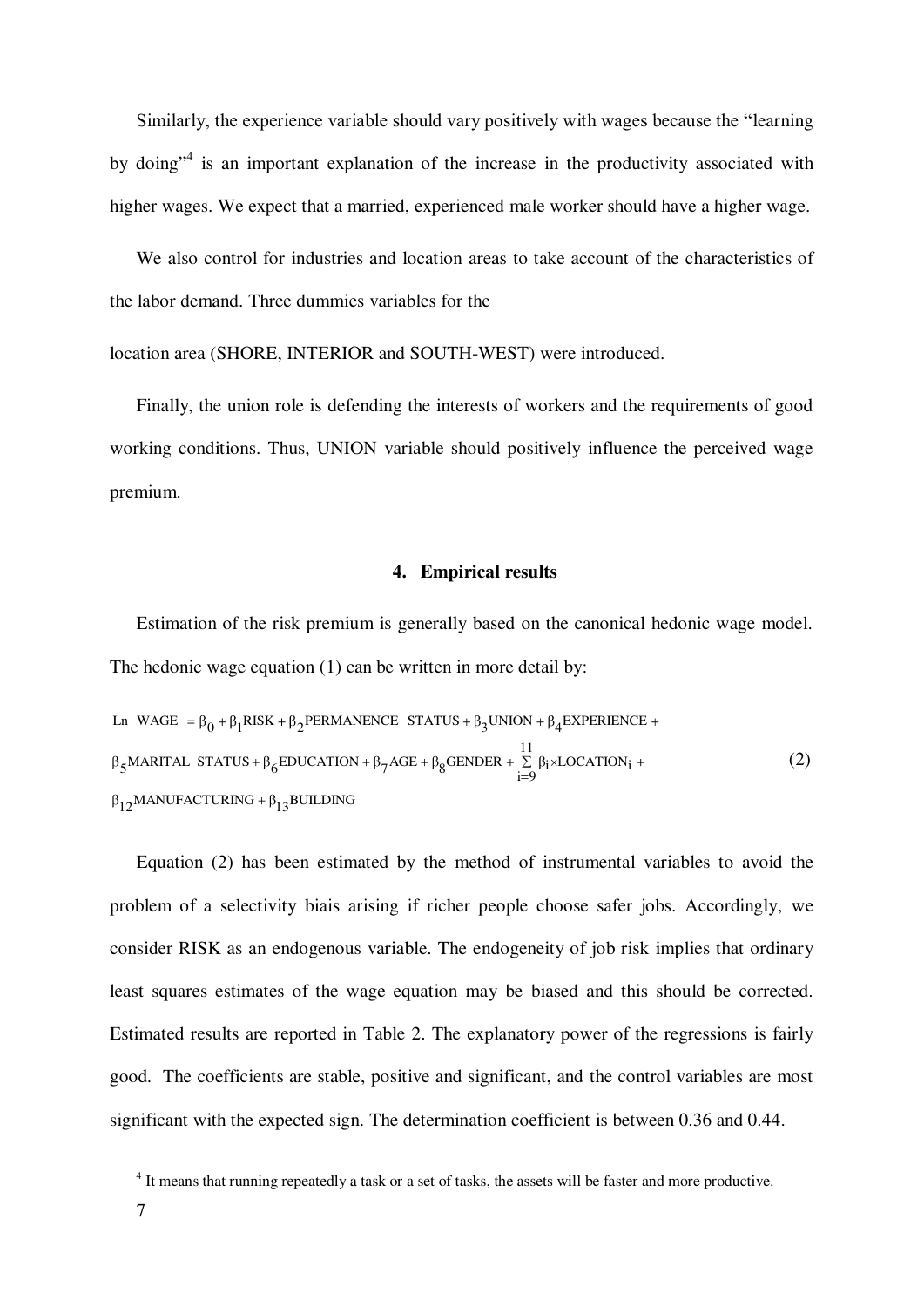The results show that in the BUILDING industry, workers are more compensated for job risk than in the other industries. The risk coefficient varies from 0.119 (MANUFACTURING) to 0.181 (BUILDING).

The three models show that married, experienced, well educated, male and unionized workers with permanent status and located in the area of the southwest require a higher wage premium for risky job. Thus, the risk of accidents affects significantly the increase of wage. Consequently, the compensating wage differentials theory is empirically confirmed in the case of Tunisia which implies the existence of risk premium for hazardous work. Delire and Levy (2004) support our results; workers prefer high wages for high risk jobs. However, for Sandy and Elliott (2005), the hypothesis of the existence of wage premium is rejected.

Estimated coefficients risks are used to estimate the value of mortality risk. According to the first model, the effect of a unit increase in fatality risk on the worker's gain is 0.135. Evaluate the wage premium to the average wage of 314.19 dinars provides an estimate of the willingness to pay to avoid a fatal accident of 53.35 dinars. A unit increase in fatal accidents increases actually the risk of annual deaths by 1/1000. Multiplying by 12 to annualize the figure and by 1000 to reflect the scale of the variable "fatality risk", the result of estimating the value of mortality risk is 508,988.27 dinars. As a result, the value of mortality risk in Tunisia is between 448,663.32 and 689,280.5 dinars.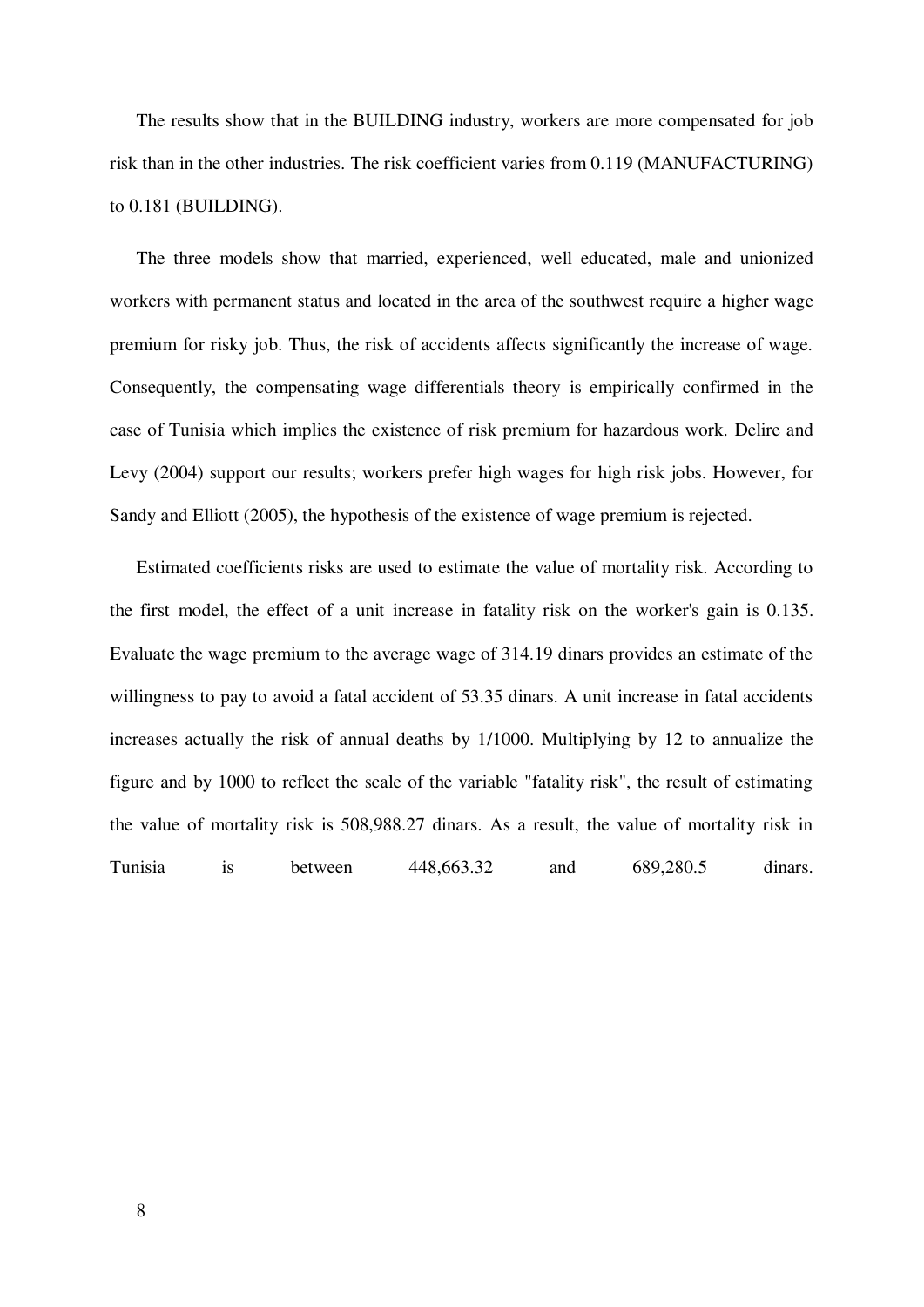| <b>VARIABLES</b>                  | All workers | Manufacturing<br>industry | Building industry |  |
|-----------------------------------|-------------|---------------------------|-------------------|--|
|                                   | $0.135***$  | $0.119***$                | $0.181***$        |  |
| <b>RISK</b>                       | (0.0218)    | (0.0268)                  | (0.0336)          |  |
|                                   | $0.255***$  | $0.247***$                | $0.263***$        |  |
| <b>UNION</b>                      | (0.00882)   | (0.00977)                 | (0.0148)          |  |
|                                   | $0.0776***$ | 0.0609***                 | 0.0946***         |  |
| <b>MARITAL STATUS</b>             | (0.00722)   | (0.00791)                 | (0.0123)          |  |
| AGE                               | 0.14        | 0.13                      | 0.15              |  |
|                                   | (0.043)     | (0.05)                    | (0.047)           |  |
| <b>GENDER</b>                     | $0.479***$  | $0.510***$                | $0.438***$        |  |
|                                   | (0.0124)    | (0.0133)                  | (0.0218)          |  |
| <b>EXPERIENCE</b>                 | $0.112***$  | $0.0817***$               | $0.143***$        |  |
|                                   | (0.00745)   | (0.00815)                 | (0.0127)          |  |
| PERMANENCE STATUS                 | $0.0885***$ | $0.103***$                | $0.0707***$       |  |
|                                   | (0.00979)   | (0.0106)                  | (0.0169)          |  |
| <b>EDUCATION</b>                  | 0.994 ***   | $0.953***$                | 1.019***          |  |
|                                   | (0.0251)    | (0.0309)                  | (0.0385)          |  |
| <b>SHORE</b>                      | 0.00578     | $-0.00137$                | 0.0131            |  |
|                                   | (0.00773)   | (0.00864)                 | (0.0129)          |  |
| <b>INTERIOR</b>                   | $0.0534***$ | 0.00781                   | $0.0845***$       |  |
|                                   | (0.0133)    | (0.0162)                  | (0.0206)          |  |
| <b>SOUTH-WEST</b>                 | $0.227***$  | $0.224***$                | $0.233***$        |  |
|                                   | (0.0262)    | (0.0333)                  | (0.0396)          |  |
| <b>BUILDING</b>                   | $0.0612***$ |                           |                   |  |
|                                   | (0.0045)    |                           |                   |  |
| <b>MANUFACTURING</b>              | $0.0421***$ |                           |                   |  |
|                                   | (0.00693)   |                           |                   |  |
| <b>CONSTANT</b>                   | 5.268***    | 5.313**                   | 5.274**           |  |
|                                   | (0.0145)    | (0.0157)                  | (0.0239)          |  |
| <b>OBSERVATIONS</b>               | 7978        | 4103                      | 926               |  |
| <b>R-SQUARED</b>                  | 0.367       | 0.44                      | 0.41              |  |
| HAUSMAN EXOGENEITY<br><b>TEST</b> | 1670***     | 998.41***                 | 893***            |  |
| <b>VMRL</b>                       | 508,988.27  | 448,663.32                | 689,280.5         |  |

# **Table 2: Estimation of equation 7 by instrumental variables**

Standard deviation in parentheses, VMR: Value of Mortality Risk

\*\* P-value < 0.01, \*\* P-value < 0.05, \* P-value < 0.10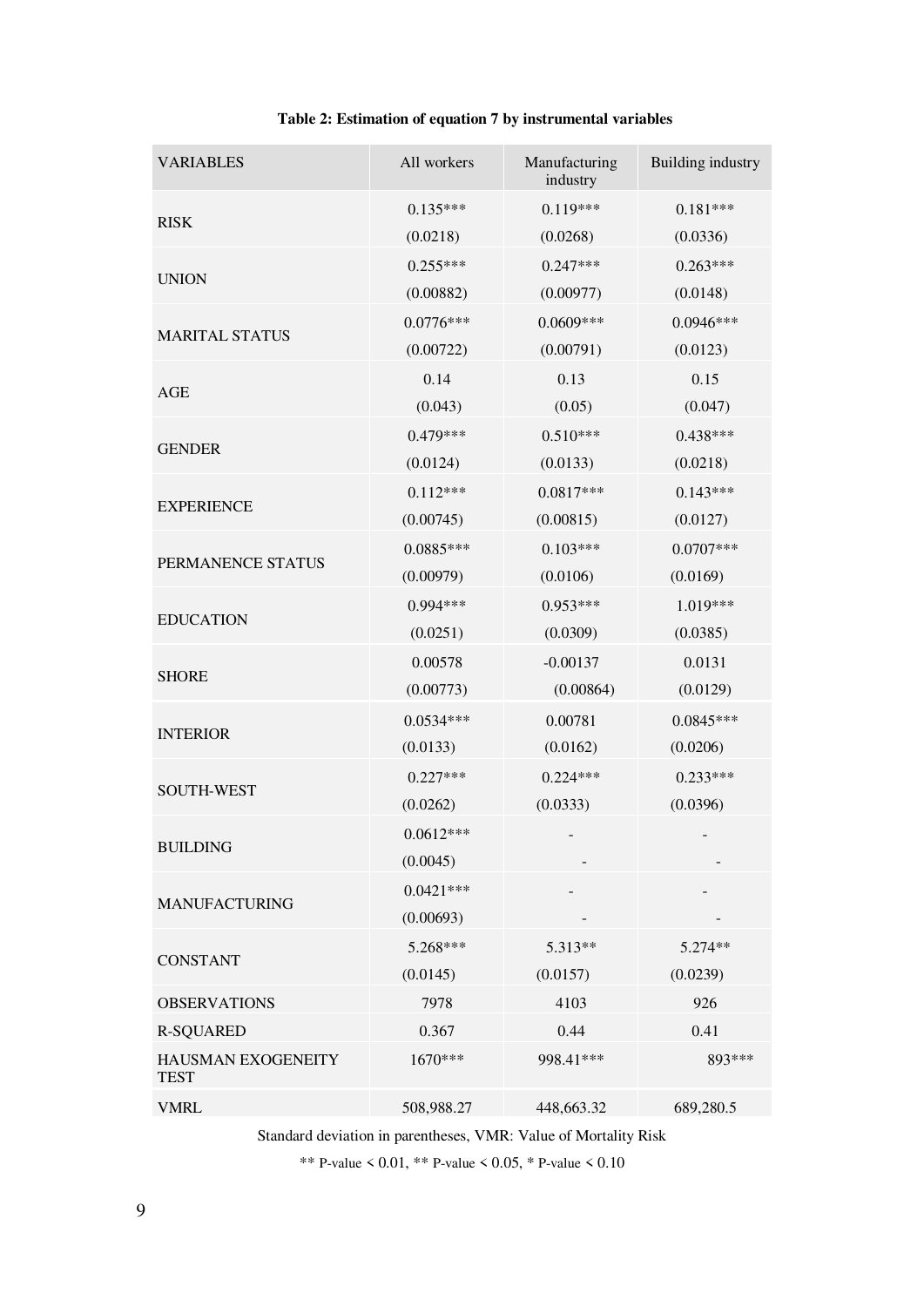The value of mortality risk in the MANUFACTURING industry is almost two thirds of the VMR for workers in the BUILDING industry. To compare our results with those in developed countries, we convert our estimates, 689,280.5 dinars (BUILDING industry), in dollars, the VMR is about \$ 492,343. As expected, these VMR are lower than the estimates conducted in developed countries. In fact, Cropper and Freeman (1991) investigated 17 studies, and argue that the value of a statistical life is between \$ 1.9 million and \$ 6.4 million (in US dollars 1990). Viscusi (1993) and Viscusi and Aldy (2002) find that recent estimates of the value of mortality risk are clustered in the range of 3-7 million (US \$ 1990).

In addition, Blomquist (2004) identified several studies that have determined the value of mortality risk in the United States during the period 1990-2002. This value is between 1.7 million and 7.2 million (US \$ 2000). In Taiwan the value of mortality risk ranges between 2.61 million and 7.18 million dollars (Hamitt and Liu, 2003).

Similarly, the value of mortality risk in Tunisia is lower than the value of mortality risk in developing countries like India, 0.8 million (Madheswaran, 2007). The value of mortality risk in Thailand is of the order of \$ 1.48 million (Vassanadumrongdee and Matsuoka, 2005). However, the value of mortality risk in Iran is relatively low, 66,750 USD (Brajer and Rahmatian, 2004).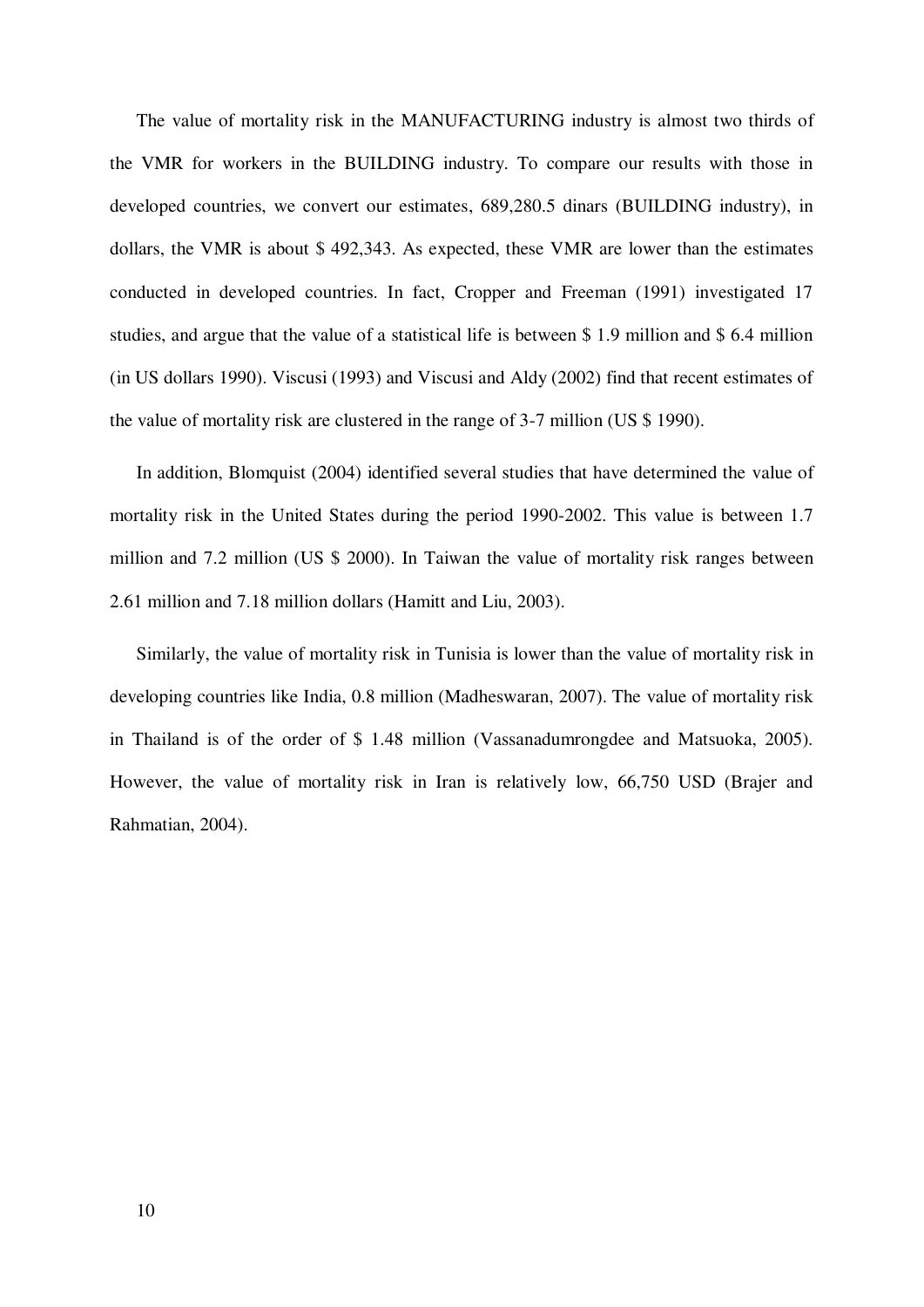## **5. Conclusion**

This paper estimates the value of mortality risk reductions the Tunisian building and manufacturing industries. Our results show positive and significant fatal risk premiums in the building and manufacturing industries. In addition, in the building industry, workers are more compensated for job risk than in the other industries. Furthermore, as expected, the implied values of value of mortality risk in Tunisia are relatively smaller than those in the developed countries.

Therefore, the safety incentives created by market mechanisms are working. However, due to the lack of perfect information about risks, or to other market frictions limiting workers' mobility, it is likely that government intervention is useful in industry with higher job risk to complement market mechanisms in order to improve health and safety in the workplace. These results can provide useful information for policymakers about the type of industry in which intervention must be taken in order to improve the occupational safety and health in Tunisia.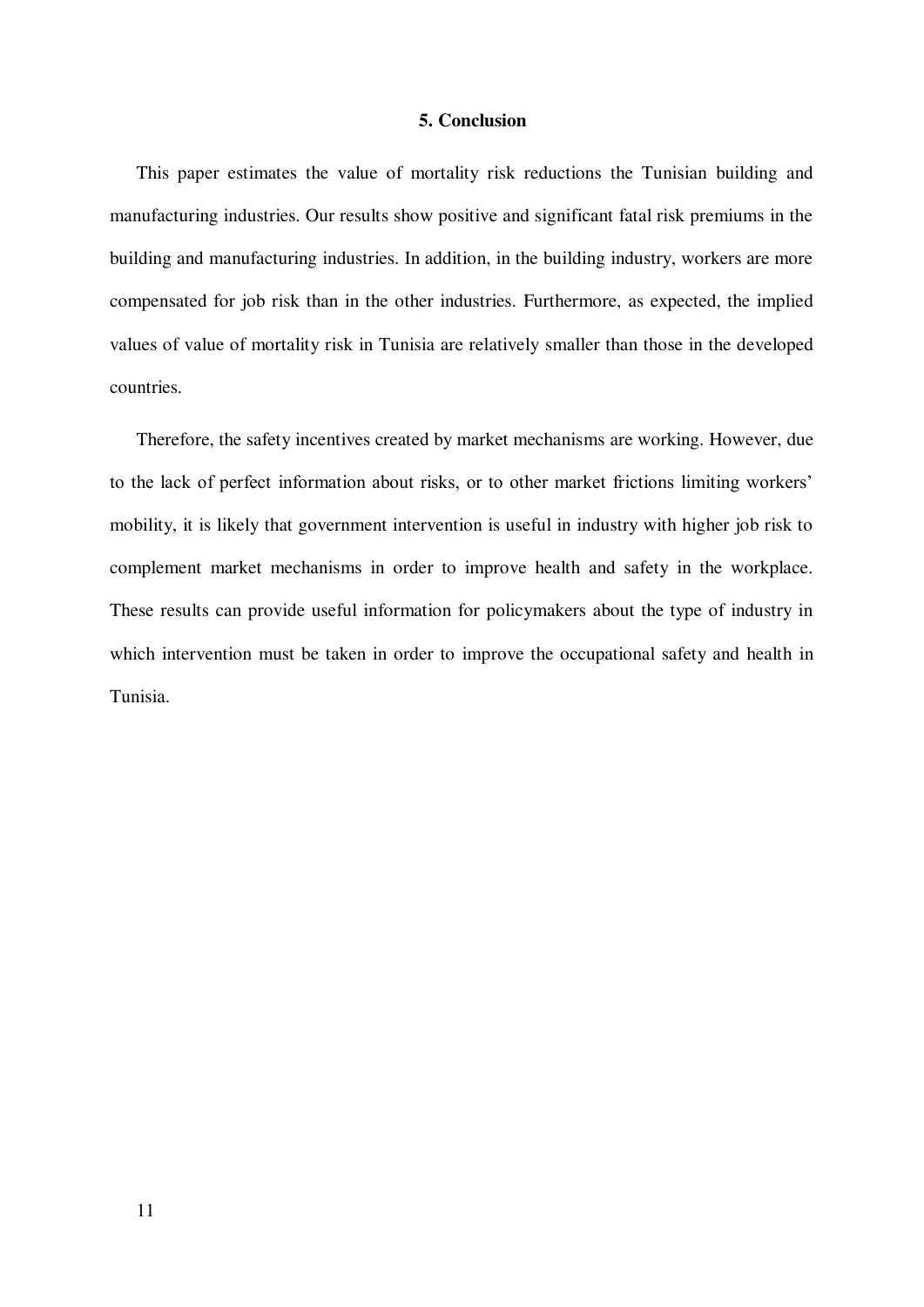#### **References**

Alberini A., M. Cropper, T. Fu, A. Krupnick, J. T. Liu, D. Shaw & W. Harrington (1997). "Valuing health effects of air pollution in developing countries : The case of Taiwan". *Journal of Environmental Economics and Management,* 34, 107-126.

Alberini, A. & A. Krupnick (2000). "Cost-of-Illness and Willingness-to-Pay Estimates of the Benefits of Improved Air Quality: Evidence from Taiwan". *Land Economics*, 76(1): 37-53.

Bellavance, F., Dionne, G. & Lebeau, M. (2009). "The value of a statistical life: A metaanalysis with a mixed effects regression model". *Journal of Health Economics,* 28, 2, 444- 464.

Benkhalifa A., P. Lanoie & M. Ayadi (2013). "Estimated hedonic wage function and value of life in an African country". *Economics bulletin,* 33, 3023-3033.

Blomquist G. C. (2004). "Self-Protection and Averting Behavior, Values of Statistical Lives, and Benefit Cost Analysis of Environmental Policy". *Review of Economics of the Household*, 2, 89-110.

Bowland, B.J. & J.C. Beghin (2001). "Robust estimate of value of a statistical life for developing economics: An application to pollution and mortality in Santiago". *Journal of Policy Modelling*, 2001: 385-396.

Brajer V. & M. Rahmatian (2004). "From Diye to Value of Statistical Life: A case Study for the Islamic Republic of Iran". Victor California State University, Fullerton2004.

Cropper, Maureen L., & Freeman, A. Myrick (1991). Environmental health effects. In John B. Braden, & Charles D. Kolstad (Eds.), *Measuring the Demand for Environmental Quality*. (pp. 165–221). North-Holland, New York.